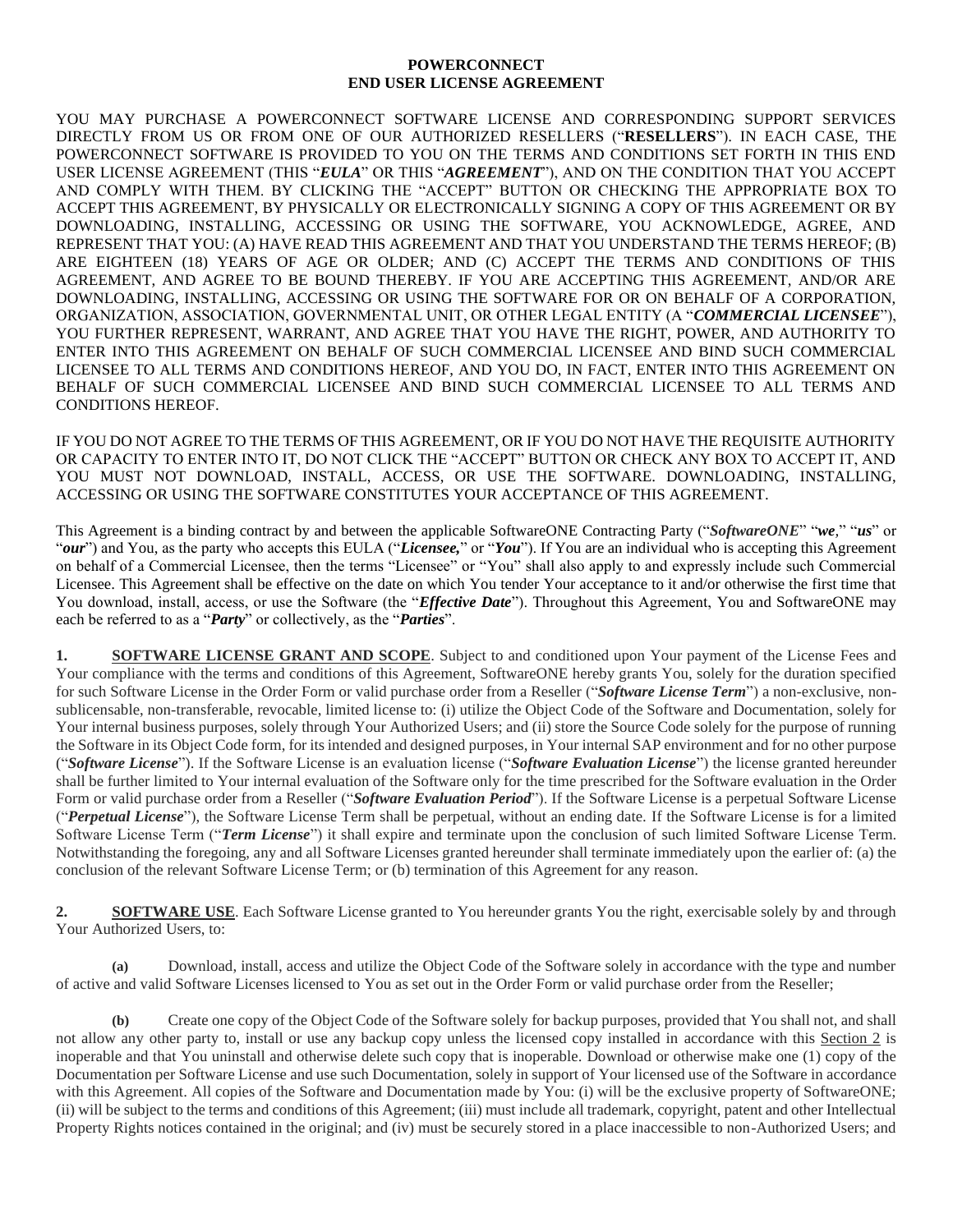**(c)** Use and run the Object Code of the Software as properly installed and configured in accordance with this Agreement and the Documentation, solely for Your internal business purposes.

**3. ITEMS**. The Software may include, incorporate, utilize or work with other items such as software, tools, applications, reports, content, data, information, images, equipment or other materials (in whatever form), including related documentation ("**Items**"), that:

**(a)** are owned by third parties and that are provided to You on license terms that are in addition to and/or different from those contained in this Agreement. A list of SoftwareONE third party licenses can be found at the following link: [https://www.powerconnect.io/java-open-source-components/.](https://www.powerconnect.io/java-open-source-components/) You agree to (and confirm that Your Authorized Users agree to) be bound by and comply with all SoftwareONE third party licenses. Any breach by You or any of Your Authorized Users of any SoftwareONE third party license is also a breach of this Agreement.

**(b)** may be provided by You or by third parties. In the event that You or any third party: (I) remove access and/or use of an Item; or (II) modify an Item, the Software may cease to function or experience a reduction in its performance and/or functionality.

- (i) For purchases made directly with SoftwareONE, where an Item is:
	- provided by a SoftwareONE third party, SoftwareONE shall assess, whether it is technically possible or commercially reasonable for it to use another Item and/or modify the Software to function with the new or modified Item. Where SoftwareONE determines that it is not technically possible or commercially reasonable for it to do so, SoftwareONE shall have the right to terminate the effected Software License(s) and refund the unused prorated License Fees and Support Fees (where applicable) received in advance by SoftwareONE for the effected Software for the remaining Software License Term. Where SoftwareONE determines that it is technically possible and commercially reasonable for it to use another Item and/or modify the Software to function with the new or modified Item, SoftwareONE shall complete any modifications necessary to the Software as soon as reasonably possible. Where this results in a material reduction in the performance and/or functionality (in use by You at the time of such reduction) of the Software, SoftwareONE shall provide You with a reduction in the License Fees and Support Fees (where applicable) for the effected Software for the remaining Software License Term. Such reduction shall be proportionate to the reduction in performance and/or functionality (in use by You at the time of such reduction) of the effected Software as determined by SoftwareONE. The refund of and/or reduction in the License Fees and Support Fees (where applicable) for the effected Software for the remaining Software License Term shall be Your sole remedy and SoftwareONE's sole liability and is in full and final settlement of any damages arising in connection with the Software ceasing to function or experiencing reduced performance and/or functionality as a result of (I) and/or (II) above;
	- provided by You or one of Your third parties: (i) costs incurred by SoftwareONE to assess whether it is technically possible or commercially reasonable for it to use another Item and/or modify the Software to function with the new or modified Item; (ii) costs incurred to modify the Software; and (ii) increases in License Fees and/or Support Fees resulting thereto, shall be at Your cost. For the avoidance of doubt, no License Fees and/or Support Fees shall be reduced and/or refunded.

(ii) For purchases made through a Reseller, You agree to look solely to the Reseller to address any issues with I and/or II above and any related refunds and/or reductions claimed thereto.

**4. USE RESTRICTIONS**. You shall not, and You shall ensure Your Authorized Users do not, directly or indirectly:

**(a)** Access or use (including make any copies of) the Software or Documentation beyond the scope of any license granted hereunder;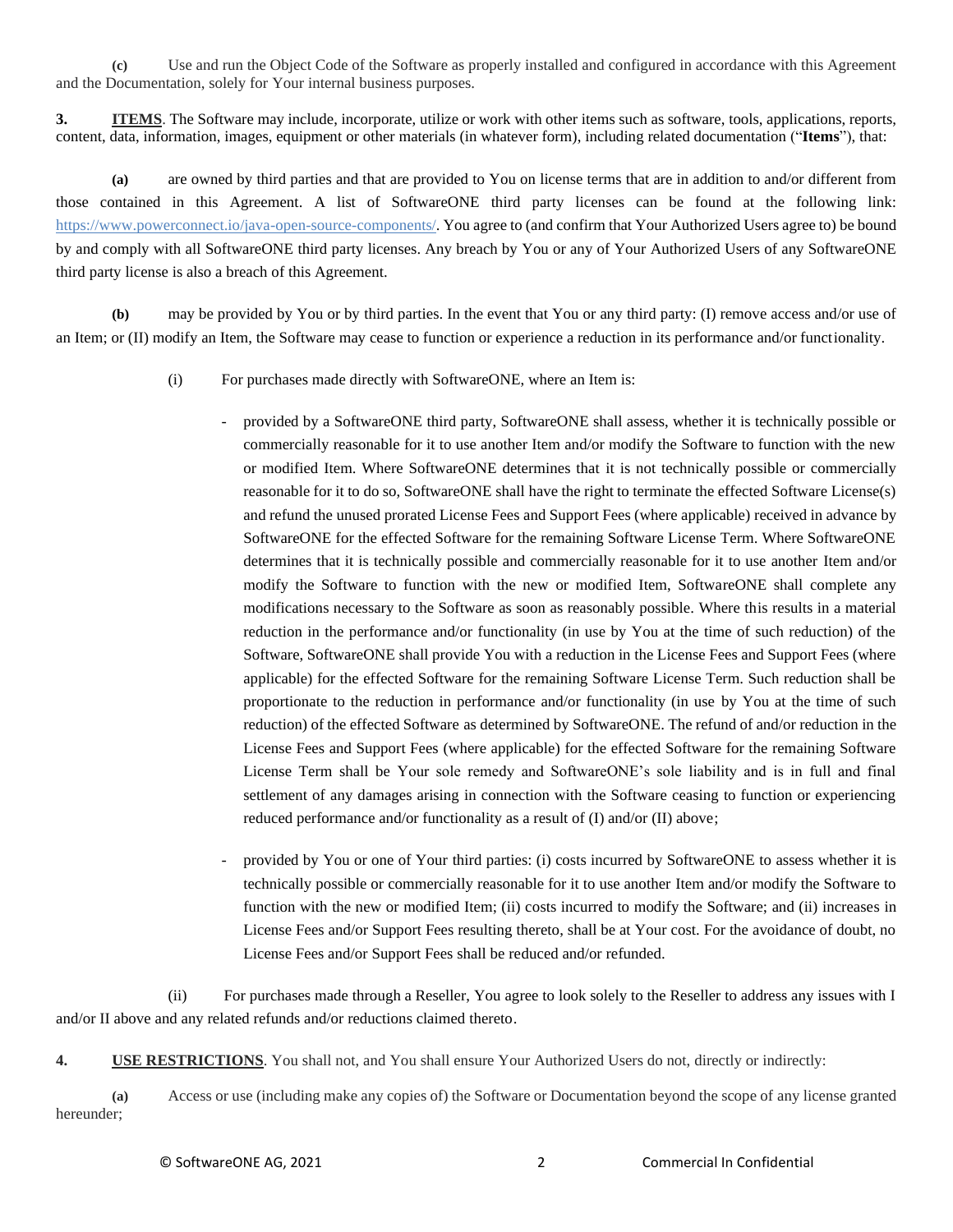**(b)** Bypass any Software license keys, digital interlocks, data collection or recording mechanisms;

**(c)** Provide any party who is not an Authorized User (including for example, any independent contractor, or service provider) with access to or use of the Software or Documentation;

**(d)** Modify, translate, adapt or otherwise create derivative works or improvements, whether or not patentable, of the Software or Documentation or any part thereof;

**(e)** Combine the Software or any part thereof with, or incorporate the Software or any part thereof in, any other programs;

**(f)** Reverse engineer, disassemble, decompile, decode or otherwise attempt to use, derive or gain access to the Source Code of the Software or any part thereof (except as licensed to You in Section 1);

**(g)** Utilize the Software or the Documentation (including any Source Code of the Software, or any portion thereof that is visible or otherwise accessible to You (through the normal installation or operation of the Software)) to design, build (or guide, instruct, or train any third party to design or build - regardless of whether such effort includes machine learning or other algorithmic techniques) any product or service with functionality(ies) that is substantially similar to the Software or that competes with the Software (a "*Competing Product*");

**(h)** Remove, delete, alter or obscure any trademarks or any copyright, patent or other intellectual property or proprietary rights notices provided on or with the Software or Documentation, including any copy thereof;

**(i)** Except as expressly permitted in Section 2, copy the Software or Documentation, in whole or in part;

**(j)** Rent, lease, lend, sell, sublicense, assign, distribute, publish, transfer or otherwise make available the Software, or any features, functionality, components, elements or parts of the Software, to any third party for any reason, whether or not over a network or on a hosted basis, including in connection with the internet or any web hosting, wide area network (WAN), virtual private network (VPN), virtualization, software as a service, cloud hosting technology or any other technology or service; or

**(k)** Use the Software or Documentation for any unlawful purpose or in violation of any applicable law.

**5. RESPONSIBILITY FOR USE OF SOFTWARE**. You are responsible for all uses of the Software and Documentation You license pursuant to this Agreement, including any unauthorized uses due to loss, theft or unauthorized distribution of the Software and Documentation. Specifically, and without limiting the generality of the foregoing, You are responsible and liable for all actions and failures to take requisite actions with respect to the Software and Documentation by Your Authorized Users or by any other party to whom You or an Authorized User may provide access to or use of the Software and/or Documentation, whether such access or use is permitted by or in violation of this Agreement. Furthermore, You are solely and exclusively responsible for any and all costs and expenses associated with the purchase, licensing, or use of any SAP Products or any other third party products or services and, in deploying, testing, running, or utilizing the Software, You are solely and exclusively responsible for any impact that the Software may have on the costs of SAP Products or any other third party products or services payable by You.

#### **6. COMPLIANCE MEASURES**.

**(a)** The Software may contain technological copy protection or other security features designed to prevent use of the Software that is unauthorized or contrary to this Agreement. You shall not, and shall not attempt to, remove, disable, circumvent or otherwise create or implement any workaround to, any such copy protection or security features.

**(b)** You acknowledge that Software may be "seeded" with non-executing code that is present solely to assist SoftwareONE in determining if a software product directly copied the Software Source Code in a side-by-side comparison.

**(c)** The Software communicates with SoftwareONE's servers, to which it sends identifying information of each active Software License (including the license number, licensee to whom the license was issued, and installation number). Such seeding and/or communication with SoftwareONE's servers shall not have a materially adverse impact upon the functionality of the Software for You or Your Authorized Users.

## **7. AUDIT**

**(a)** During any Software License Term and for twelve (12) months thereafter, SoftwareONE, or its appointed representatives, may conduct an audit to assess Your compliance with the terms of this Agreement. SoftwareONE shall provide at least thirty (30) days' notice (except where SoftwareONE reasonably believes there may be a potential breach of Sections 1, 2 or 4 which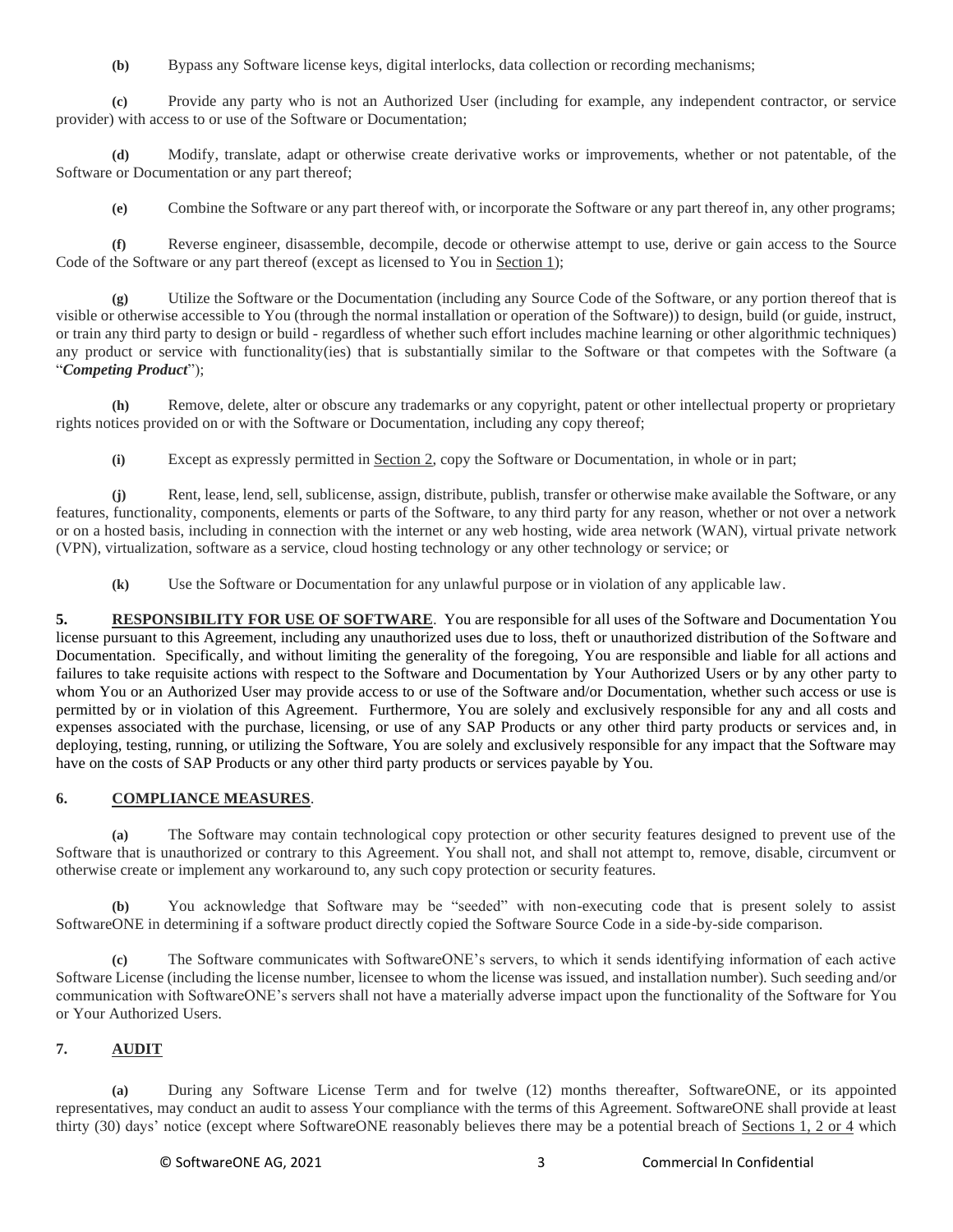may be initiated upon seven (7) days' notice) of any such audit. You shall cooperate with SoftwareONE and its representatives and shall provide all reasonable assistance and access to information, systems, personnel and sites that SoftwareONE or its representatives may reasonably request. SoftwareONE shall use its reasonable endeavors to ensure that any such audit does not unreasonably interfere with Your normal business operations and that it is conducted during Your normal business hours. Any audit will be performed pursuant to the confidentiality provisions of this Agreement and will be conducted at SoftwareONE's expense save that where an audit reveals a breach of the terms of this Agreement You shall reimburse SoftwareONE's and its representatives' reasonable costs and expense of the audit. Where SoftwareONE reasonably believes that You have copied the Source Code of the Software or have utilized the Software to develop a Competing Product, You shall in addition provide SoftwareONE, with an opportunity to, in a narrow and focused manner, examine the components of Your technical SAP development system (not production, but SAP transport system(s) only) that hosted the Software (whether currently or previously), solely to determine if a copy of the Software was made from such environment. Any such review would not involve access to any of Your production systems or business data. Furthermore, any such review shall be performed under Your control and supervision. If SoftwareONE requests to exercise its right to review a Competing Product pursuant to this Section 7, You agree to cooperate with SoftwareONE and with such request in good faith.

- **(b)** If as a result of an audit SoftwareONE determines that:
	- (i) You are in breach of any term under this Agreement, You shall, if such breach can be cured, cure or, procure its cure, within thirty (30) calendar days of receiving SoftwareONE's written notification requiring it be cured. For the avoidance of doubt, if as a result of an audit SoftwareONE determines that You have directly or indirectly copied the Source Code of the Software or utilized the Software to develop a Competing Product, then it shall be deemed a material breach of the Agreement which is incapable of cure;
	- (ii) Your use of the Software is in excess of Your rights under this Agreement, You agree to pay, within thirty (30) days of written notification, the retroactive License Fees for such excess use and, unless SoftwareONE terminates this Agreement pursuant to the below, obtain and pay for a valid license to bring Your use into compliance with this Agreement. In determining the License Fees payable, unless You can demonstrate otherwise by documentary evidence, all excess use of the Software shall be deemed to have commenced on the Effective Date or, if later, the completion date of any audit previously conducted hereunder, and continued uninterrupted thereafter, and the rates for such licenses shall be determined without regard to any discount to which You may have been entitled had such use been properly licensed prior to its commencement (or deemed commencement).

**(c)** If You do not pay the License Fees due or cure the breach, or where the breach is incapable of cure, SoftwareONE may immediately on notice and without liability to You, terminate this Agreement.

**(d)** SoftwareONE's remedies set forth in this Section 7 are without prejudice to any other remedies SoftwareONE may have under this Agreement, at law or otherwise.

### **8. UPDATES AND SUPPORT SERVICES**.

**(a)** SoftwareONE may (either directly or indirectly through its Resellers) provide periodic updates, upgrades, new releases, adaptations, bug fixes, patches, workarounds and other error corrections (collectively, "*Updates*"). SoftwareONE may develop and provide Updates in its sole discretion, and You agree that SoftwareONE has no obligation to develop any Updates at all or for particular issues, and SoftwareONE expressly disclaims any liability for not doing so. You further agree that all Updates will be deemed Software, and related documentation will be deemed Documentation, all subject to the terms and conditions of this Agreement. You acknowledge that SoftwareONE may provide some or all Updates via download from a website designated by SoftwareONE – as such, that Your receipt thereof will require an internet connection, the security and stability of which connection and download is solely Your responsibility. SoftwareONE may also provide Updates via other, reasonable forms of media at its sole discretion.

**(b)** If You have purchased a Perpetual License, Updates are only provided during the term of the Support Services purchased, as set out in the Order Form or valid purchase order from the Reseller. If You have purchased a Term License, Support Services and Updates are provided as part of the Software License for the limited Software License Term. Where You have purchased Support Services or a Term License directly from SoftwareONE, SoftwareONE shall provide Support Services in accordance with Appendix 1 of this Agreement. Where You have not purchased Support Services or a Term License directly from SoftwareONE, the terms of Your contract with the Reseller will set out the details of any support services agreed with the Reseller. SoftwareONE is not responsible or liable for ensuring compliance with any Reseller support service obligations detailed in any contract between You and the Reseller nor for providing any Support Services directly to You and You shall only look to the Reseller in respect thereto.

#### **9. COLLECTION AND USE OF INFORMATION**.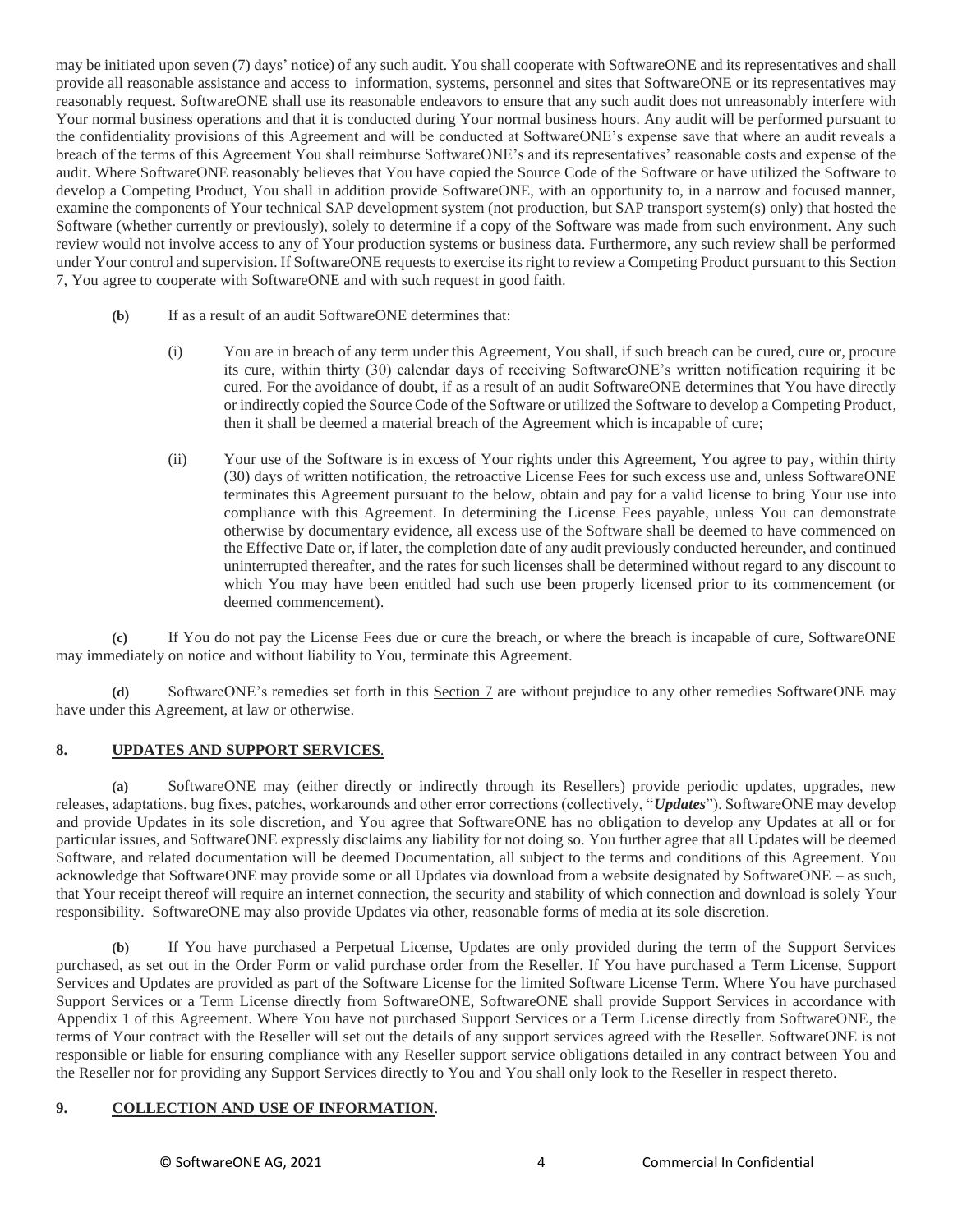**(a)** You acknowledge that SoftwareONE may, directly or indirectly, including through the services of third party contractors, collect information regarding Your and Your Authorized Users' use of the Software and about equipment on which the Software is installed or through which it otherwise is accessed and used. SoftwareONE may collect such information and data through means including, but not limited to: (i) Your use of the Software; (ii) the provision of Support Services; and (iii) security measures included in the Software as described in Section 6.

**(b)** The Software does not store, host, or provide SoftwareONE with access to any of Your information pertaining to Your business operations ("**Licensee Data**") that is generated by, or stored within, Your systems or that is transmitted through the use of the Software (including without limitation, data generated by Your use of any SAP Product (the "**SAP Data**"). Any information that SoftwareONE does receive about Your use of the Software shall be used solely to: (a) make the Software functional and usable for You and Your Authorized Users; (b) improve the performance of the Software, develop Updates, or provide Support Services; (c) verify Your compliance with the terms of this Agreement; and (d) enforce SoftwareONE's rights, including all Intellectual Property Rights in and to the Software. You acknowledge that SoftwareONE collects (and may involve third parties in) identifying information of each active Software License (including the license number, licensee to whom the license was issued, and installation number), which is transmitted directly to SoftwareONE's servers.

**10. INTELLECTUAL PROPERTY RIGHTS**. You acknowledge and agree that the Software and Documentation are provided under license, and not sold, to You. Title and all Intellectual Property Rights of whatever nature in the Software and the Support Services, whether possessed by SoftwareONE or its licensors prior to the commencement of this Agreement, or developed, improved, or refined by SoftwareONE or its licensors during the course of performance this Agreement (including all improvements and derivative works thereof) are and shall remain vested in SoftwareONE and its licensors (as the case may be). You shall do all such acts and things as SoftwareONE may reasonably require for the purpose of preserving or perfecting SoftwareONE's and its licensors' title and Intellectual Property Rights.

# **11. PAYMENT AND TAXES**.

**(a)** For all purchases made through a Reseller the fees, payment terms and tax terms shall be as agreed exclusively by and between You and the Reseller.

- **(b)** For purchases made directly with SoftwareONE, the following shall apply:
	- (i) License Fees and Support Fees shall be as set out in the Order Form. You shall pay the License Fees and Support Fees in accordance with the payment terms and in the currency set out in the Order Form. All License Fees and Support Fees are non-refundable and shall be due and payable, in full, by You.
	- (ii) All amounts payable to SoftwareONE hereunder are exclusive of Taxes (except for any Taxes based solely on SoftwareONE's net income) and expenses which shall be added to the relevant invoice and be payable by You in addition thereto. Any Taxes due shall be chargeable at the rate prevailing at the date of invoice. Expenses (if any) shall be charged at cost. If You are required by law to deduct or withhold any Taxes from any amount payable to SoftwareONE, the amount payable by You will be increased so that after making all required deductions and withholdings, SoftwareONE receives an amount equal to the amount it would have received had no such deductions or withholdings been made.
	- (iii) SoftwareONE shall be entitled to charge interest on any outstanding amount at a rate of 1.5% per month or the highest amount permitted by law, without any written demand or notice of default, until the amount is paid in full. SoftwareONE may cease the provision of the Software and/or the Support Services if any amount due to SoftwareONE under this Agreement is not paid when due.
	- (iv) All amounts payable by You will be made without setoff or counterclaim, and without any deduction or withholding.

**(c)** Unless otherwise agreed in writing by SoftwareONE, SoftwareONE shall be entitled to increase License Fees and/or Support Fees on an annual basis from the Effective Date during the relevant Software License Term. In addition, and notwithstanding any agreement with SoftwareONE to fix License Fees and/or Support Fees, SoftwareONE shall (upon the provision of reasonable evidence) be entitled to immediately increase License Fees and/or Support Fees at any time during the relevant Software License Term on notice to You in circumstances where SoftwareONE's costs increase by an amount greater than ten per cent (10%) for any single vendor due to a rise in the price of development tools, software licensing, partner program costs for SAP or other third party products and/or services that are required to develop, license, certify or maintain the Software and/or to provide the Support Services. SoftwareONE shall be entitled to invoice You for such increased License Fees and/or Support Fees on or after the notification date.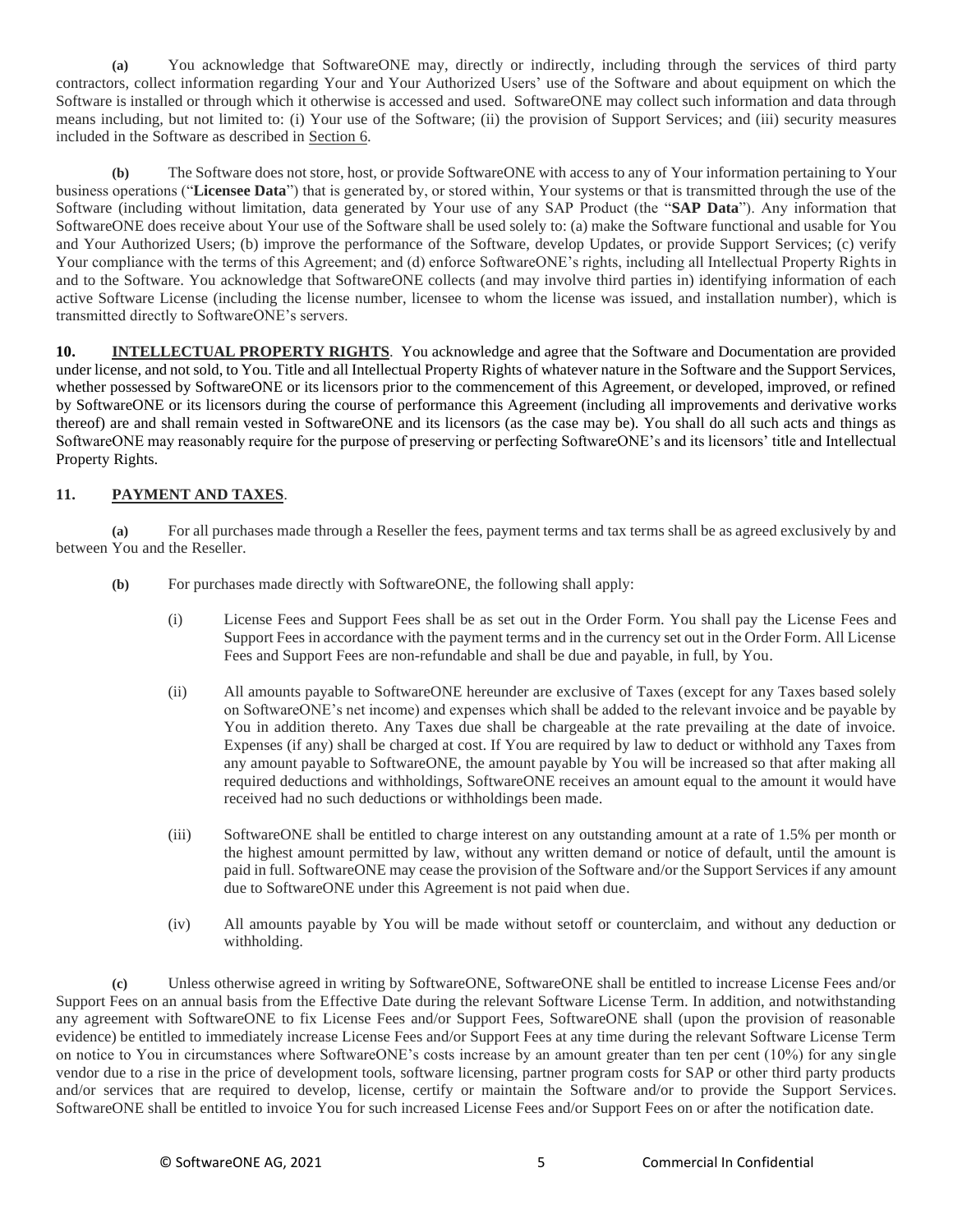#### **12. TERM AND TERMINATION**.

**(a)** This Agreement and the Software License granted hereunder shall remain in effect for the Software License Term, unless earlier terminated as set forth herein.

**(b)** You may terminate this Agreement by ceasing to use and destroying all copies of the Software and Documentation.

**(c)** Either Party may elect not to renew the Software License(s) upon the completion of each corresponding Software License Term. This Agreement shall automatically terminate after the last day of the Software License Term of the last active Software License held by You (except to the extent that any provisions hereof shall have survived termination). Termination of this Agreement under this or any other Section shall not affect the continuance of any Sections which are stated or by their nature are intended to continue after termination nor shall it affect any existing obligations already incurred whether relating to payment or otherwise.

**(d)** Either Party may terminate this Agreement with immediate effect in the event of: (i) the suspension of business by the other Party; (ii) the insolvency, the institution of bankruptcy or liquidation proceedings by or against the other Party; (iii) the appointment of a trustee or receiver for the other Party's property or business; or (iv) in the case of any assignment, reorganization or arrangement by the other Party for the benefit of its creditors; or (v) in the event anything analogous to the foregoing occurs under the law of any jurisdiction in relation to the other Party.

**(e)** Either Party may terminate this Agreement for cause with immediate effect upon written notice to the other Party, if the other Party breaches a material obligation under the Agreement and such breach: (i) is incapable of cure; or (ii) being capable of cure, remains uncured for thirty (30) days after the non-breaching Party provides written notice thereof.

**(f)** Upon expiration or earlier termination of this Agreement, the license(s) granted hereunder shall terminate (including any Perpetual License), You shall pay all License Fees and Support Fees due and cease using and destroy all copies of the Software and any Documentation. SoftwareONE shall have the right to immediately disable the Software and cease the provision of all Support Services. In the event that You terminate, or elect not to renew, one or more individual Software Licenses, but still retain license and use rights to at least one (1) other Software License, and are otherwise in compliance with this Agreement, then this Agreement shall not terminate and shall remain in full force and effect. Upon such event, for the avoidance of any doubt, You shall cease using and destroy all copies of any Software and any Documentation related to any terminated or non-renewed Software Licenses.

#### **13. WARRANTIES AND WARRANTY DISCLAIMER**.

**(a)** SoftwareONE represents and warrants that: (i) it has the authority required for it to enter into this Agreement; and (ii) at all times during the term of the Agreement, SoftwareONE will not knowingly introduce malicious code or other defects into the Software.

**(b)** EXCEPT FOR ANY EXPRESS WARRANTIES SET OUT IN THIS AGREEMENT, THE SOFTWARE, THE DOCUMENTATION, THE SUPPORT SERVICES AND ALL OTHER PRODUCTS OR SERVICES PROVIDED BY SOFTWAREONE UNDER THIS AGREEMENT ARE PROVIDED ON AN "AS IS" AND "AS AVAILABLE" BASIS AND ACCORDINGLY, SOFTWAREONE EXPRESSLY DISCLAIMS ANY AND ALL WARRANTIES OF ANY KIND OR NATURE TO THE FULLEST EXTENT PERMITTED BY LAW, WHETHER EXPRESS, IMPLIED, STATUTORY OR OTHERWISE, INCLUDING WITHOUT LIMITATION ANY WARRANTIES OF TITLE, NONINFRINGEMENT, MERCHANTABILITY, ACCURACY OF INFORMATIONAL CONTENT, SATISFACTORY QUALITY, FITNESS FOR A PARTICULAR PURPOSE OR QUIET ENJOYMENT, TOGETHER WITH ANY WARRANTIES ARISING OUT OF ANY COURSE OF DEALING, USAGE OR TRADE PRACTICE. IN ADDITION, SOFTWAREONE MAKES NO REPRESENTATION OR WARRANTY THAT THE SOFTWARE, THE DOCUMENTATION, THE SUPPORT SERVICES OR ANY OTHER PRODUCTS OR SERVICES PROVIDED WILL MEET YOUR REQUIREMENTS, ACHIEVE ANY INTENDED RESULTS, BE COMPATIBLE OR WORK WITH ANY OTHER SOFTWARE, APPLICATIONS, SYSTEMS OR SERVICES, OPERATE WITHOUT INTERRUPTION OR IN A TIMELY MANNER, MEET ANY PERFORMANCE OR RELIABILITY STANDARDS, BE FREE FROM MALICIOUS CODE, BE ERROR FREE OR THAT ANY ERRORS OR DEFECTS CAN OR WILL BE CORRECTED. IN RESPECT OF ANY SOFTWARE EVALUATION LICENSE, IN ADDITION TO THE FOREGOING DISCLAIMERS, FOR THE SOFTWARE EVALUATION PERIOD, DURING WHICH THE SOFTWARE IS PROVIDED TO YOU FOR TRIAL PURPOSES AT NO COST (IF AND AS APPLICABLE), THE SOFTWARE, THE DOCUMENTATION AND ANY SUPPORT SERVICES ARE PROVIDED TO YOU "AS IS", "AS AVAILABLE" AND WITH ALL FAULTS AND DEFECTS WITHOUT WARRANTY OF ANY KIND. ANY THIRD-PARTY ITEMS ARE PROVIDED "AS IS" AND "AS AVAILABLE" AND ANY REPRESENTATION OR WARRANTY OF OR CONCERNING ANY THIRD-PARTY ITEMS IS STRICTLY BETWEEN YOU AND THE THIRD-PARTY OWNER OR DISTRIBUTOR OF THE THIRD PARTY ITEMS.

#### **14. LIMITATION OF LIABILITY**.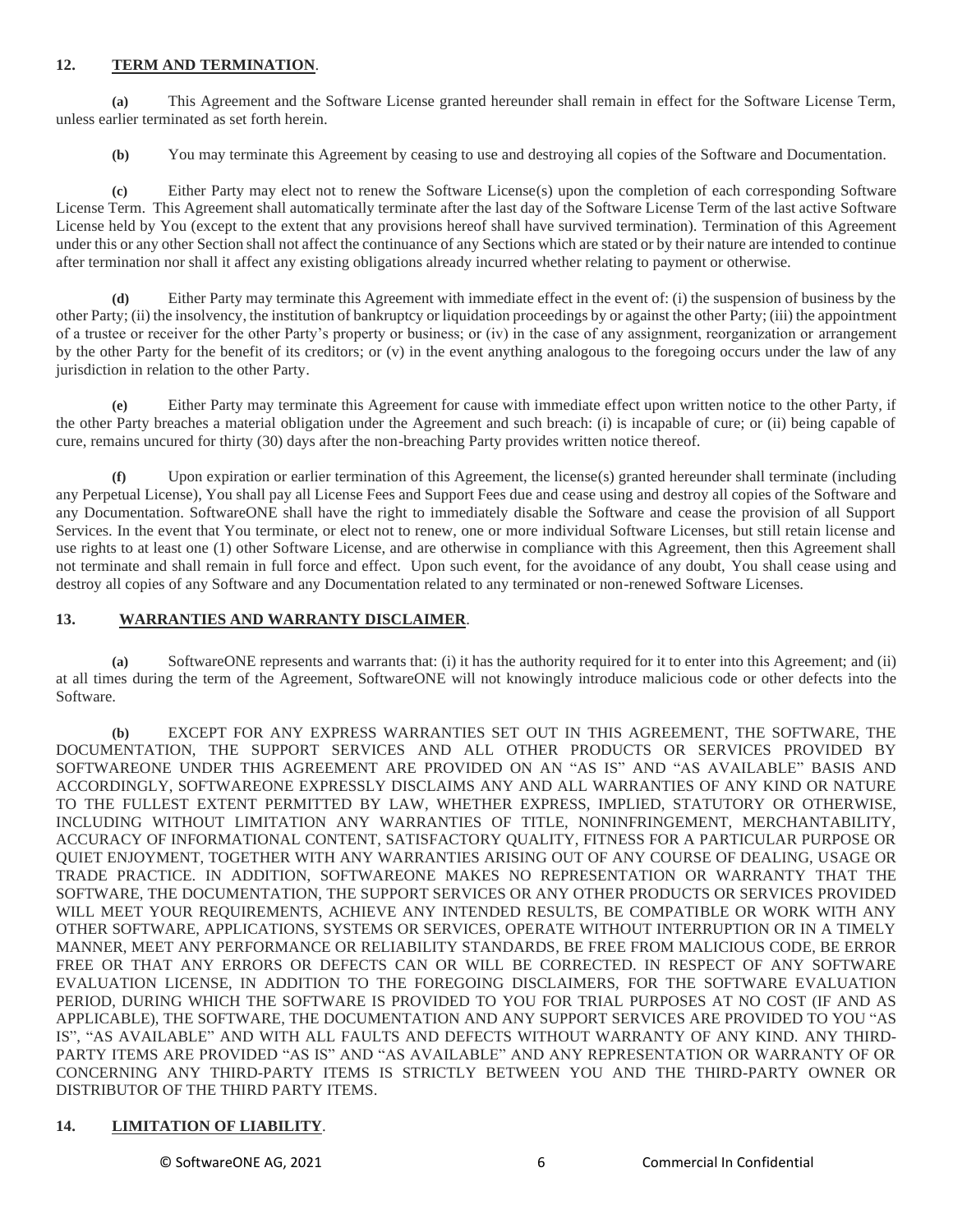**(a)** TO THE FULLEST EXTENT PERMITTED UNDER APPLICABLE LAW: IN NO EVENT WILL SOFTWAREONE OR ITS AFFILIATES, OR ANY OF ITS OR THEIR RESPECTIVE LICENSORS OR SERVICE PROVIDERS, BE LIABLE TO YOU OR ANY THIRD PARTY FOR ANY USE, INTERRUPTION, INABILITY TO USE THE SOFTWARE, LOST REVENUES OR PROFITS, DELAYS, INTERRUPTION OR LOSS OF SERVICES, LOSS OF BUSINESS OR GOODWILL, FAILURE TO UPDATE OR PROVIDE CORRECT INFORMATION, SYSTEM INCOMPATIBILITY OR PROVISION OF INCORRECT COMPATIBILITY INFORMATION OR FOR ANY CONSEQUENTIAL, INCIDENTAL, INDIRECT, EXEMPLARY, SPECIAL OR PUNITIVE DAMAGES, WHETHER ARISING OUT OF OR IN CONNECTION WITH THIS AGREEMENT, BREACH OF CONTRACT, TORT (INCLUDING NEGLIGENCE), STRICT LIABILITY, BREACH OF STATUTORY DUTY OR OTHERWISE, REGARDLESS OF WHETHER SUCH DAMAGES WERE FORESEEABLE AND WHETHER OR NOT SOFTWAREONE WAS ADVISED OF THE POSSIBILITY OF SUCH DAMAGES.

**(b)** TO THE FULLEST EXTENT PERMITTED UNDER APPLICABLE LAW: IN NO EVENT WILL SOFTWAREONE OR ITS AFFILIATES, OR ANY OF ITS OR THEIR RESPECTIVE LICENSORS OR SERVICE PROVIDERS, BE LIABLE TO YOU OR ANY THIRD PARTY FOR ANY ADDITIONAL, INCREMENTAL, OR SUPPLEMENTARY COSTS, FEES, OR EXPENSES INVOLVING SAP PRODUCTS OR ANY THIRD PARTY PRODUCTS OR SERVICES THAT MAY ARISE FOR YOU IN CONNECTION WITH YOUR DEPLOYMENT, TESTING, HOSTING, OR USE OF THE SOFTWARE, INCLUDING WITHOUT LIMITATION, ANY IMPACTS ON YOUR SAP PRODUCT LICENSING COSTS.

**(c)** TO THE FULLEST EXTENT PERMITTED UNDER APPLICABLE LAW: IN NO EVENT WILL SOFTWAREONE'S COLLECTIVE AGGREGATE LIABILITY ARISING OUT OF OR IN CONNECTION WITH THIS AGREEMENT OR ITS SUBJECT MATTER, UNDER ANY LEGAL OR EQUITABLE THEORY, INCLUDING BREACH OF CONTRACT, TORT (INCLUDING NEGLIGENCE), STRICT LIABILITY, BREACH OF STATUTORY DUTY OR OTHERWISE, EXCEED THE GREATER OF: (I) FIFTY THOUSAND US DOLLARS (US\$50,000); OR (II) THE TOTAL NET AMOUNT ACTUALLY PAID BY YOU TO SOFTWAREONE UNDER THIS AGREEMENT IN THE TWELVE (12) MONTH PERIOD THAT IMMEDIATELY PRECEDED THE EVENT GIVING RISE TO THE CLAIM.

**(d)** The limitations and exclusions set out in Section 14(a), (b) and (c) above shall not apply to claims and/or losses based on any of the following: (i) death and/or personal injury caused by SoftwareONE or its personnel; (ii) damage to real property and/or tangible property caused by SoftwareONE or its personnel; (iii) willful misconduct or gross negligence by SoftwareONE personnel; (iv) fraudulent misrepresentation by SoftwareONE or its personnel; (v) an indemnity provided under Section 15; or (vi) any other liability which cannot be excluded or limited at law.

## **15. INDEMNITY**.

**(a)** You shall promptly indemnify, defend, and hold harmless SoftwareONE, its parents, affiliates, suppliers, successors and assigns, and all of their officers, directors, employees and agents from and against any and all claims, demands, costs, liabilities, losses, expenses, and damages (including reasonable attorney's fees) arising out of or in connection with: (i) misuse or unlawful use of the Software by You or Your Authorized Users; or (ii) breach of Section 1, Section 2, Section 3, Section 4, Section 10, or Section 16 of this Agreement by You or Your Authorized Users.

**(b)** SoftwareONE agrees to indemnify, defend and hold You, harmless from and against any and all claims, demands, costs, liabilities, losses, expenses, and damages (including reasonable attorney's fees) arising out of or in connection with any claims brought against You alleging that the Software infringes upon the Intellectual Property Rights of a third party.

**(c)** If the Software is held to be infringing third party Intellectual Property Rights, SoftwareONE shall, at its own cost, and at SoftwareONE's option either: (i) procure the right for You to continue using the Software; (ii) replace the Software with a noninfringing equivalent; or (iii) modify the Software to make it non-infringing.

**(d)** In no event will SoftwareONE have any obligations under Sections 15(b) or (c) or any liability for any claim or action to the extent that the claim is caused by, or results from: (i) You exceeding any license limits, Your use of the Software in a manner not in accordance with the Documentation and this Agreement or You otherwise being in breach of this Agreement; (ii) save where expressly agreed by SoftwareONE in writing, Your combination or use of the Software with Your or any third party software, products or services; (iii) modification of the Software by anyone other than SoftwareONE; or (iv) Your continued allegedly infringing activity after being provided modified or replacement Software that would have avoided the alleged infringement or refusal to accept reasonable and/or standard third party license terms.

**(e)** Sections 15(b), (c) and (d) set forth Your sole and exclusive remedies and SoftwareONE's sole liability in the event of a claim brought against You alleging that the Software infringes upon the Intellectual Property Rights of a third party.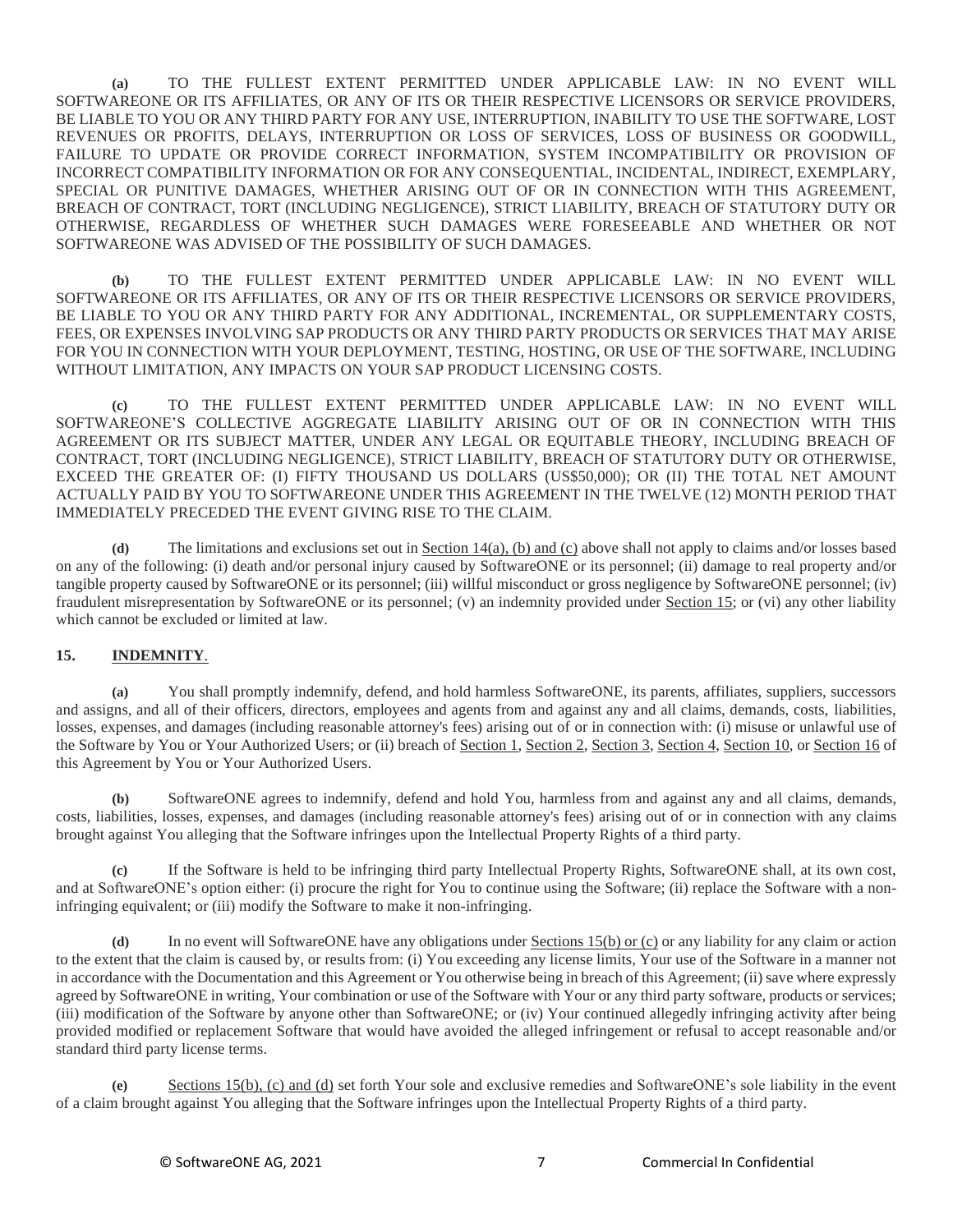**(f)** In relation to any indemnity given under this Agreement, the indemnified Party shall: (i) use its reasonable endeavors to mitigate any claims, demands, costs, liabilities, losses, expenses, and damages (including reasonable attorney's fees) covered by the indemnity; (ii) notify the indemnifying Party promptly upon receipt of any notice, demand, letter or other document concerning any claim for which it is or may become entitled to indemnification under this Agreement; (iii) not make any admissions, nor attempt to settle or compromise any such claim without the indemnifying Party's prior written consent (such consent not to be unreasonably withheld or delayed); (iv) give the indemnifying Party the sole conduct of the defense of the claim; and (v) act in accordance with the reasonable instructions of the indemnifying Party and, at the indemnifying Party's cost, give the indemnifying Party such assistance as the indemnifying Party shall reasonably require in relation to the claim.

# **16. CONFIDENTIALITY**.

**(a)** The term "*Confidential Information*" means any and all information received or obtained in connection with the discussions leading up to or in relation to any aspect of the performance of this Agreement (whether orally, in writing, electronically or in any other manner or form) by a Party (the "*Recipient*") from the other Party (the "*Disclosing Party*") which is marked or notified to the Recipient as being confidential, together with any other information which, given the nature of the information, the circumstances of the disclosure or in the normal course of business would be considered to be of a confidential nature.

**(b)** Notwithstanding the foregoing, Confidential Information shall not include any information, which: (i) was in Recipient's lawful possession without a confidentiality obligation prior to the disclosure and was not obtained by Recipient either directly or indirectly from the Disclosing Party; or (ii) is or becomes publicly available through no fault of the Recipient; or (iii) is rightfully obtained from a third party, who has the right to transfer or disclose it on a non-confidential basis; or (iv) is independently developed by the Recipient without any reference to Confidential Information of the Disclosing Party, as evidenced by the records of the Recipient; or (v) is required to be disclosed pursuant to law or the order or requirement of any governmental or regulatory body (including any securities exchange) to which the Recipient is bound wherever situated. In such cases, the Recipient shall, to the extent that it is not prevented by such law or requirement: (a) limit disclosure to the extent strictly necessary and give as much notice as possible to the Disclosing Party; and (b) if requested, assist the Disclosing Party (at the Disclosing Party's cost), in seeking a protective order or other assurance with respect to maintaining the confidentiality of such Confidential Information.

**(c)** Each Party agrees: (i) to use the Confidential Information of the other Party only for the purposes described herein; (ii) not to reproduce the Confidential Information of the other Party and to hold in confidence and protect the Confidential Information of the other Party from dissemination to, or use by, any third party; (iii) not to create any derivative work of the Confidential Information of the other Party; (iv) to restrict access to the Confidential Information of the other Party to such of its personnel, agents or consultants who need to have access for the purposes of this Agreement, who have been advised of the confidential nature of such Confidential Information and who are bound by obligations of confidentiality no less protective of such Confidential Information than this Agreement (and, as respecting You, to such persons as are also Authorized Users hereunder, to the extent otherwise required hereby); and (v) to return, destroy or delete permanently all Confidential Information of the other Party in its possession upon termination or expiration of this Agreement.

**(d)** Recipient will immediately, and at least within forty-eight (48) hours, notify Disclosing Party if Confidential Information of Disclosing Party is used or disclosed in breach of this Agreement.

**17. DATA PROTECTION**. Where You purchase a Software License and Support Services from SoftwareONE directly the Parties will process Personal Data in accordance with applicable privacy and data protection laws and regulations. You agree that SoftwareONE may engage its affiliates as another processor and subcontractor when contributing to the services. Within the scope of application of the GDPR (General Data Protection Regulation (EU) the following applies: to the extent that the use or implementation of SoftwareONE services involves the processing of Personal Data by SoftwareONE on Your behalf of and under Your instructions, the Parties agree that this Agreement shall incorporate the SoftwareONE Framework Data Processing Agreement ("**DPA**") available here: <https://www.softwareone.com/-/media/publishing-documents/swo-powerconnect-framework-dpa-customer-en.pdf> and the PowerConnect Data Processing Addendum available here: [https://www.softwareone.com/-/media/publishing-documents/swo-data](https://www.softwareone.com/-/media/publishing-documents/swo-data-processing-addendum-powerconnect-en.pdf)[processing-addendum-powerconnect-en.pdf.](https://www.softwareone.com/-/media/publishing-documents/swo-data-processing-addendum-powerconnect-en.pdf)

**18. EXPORT REGULATION**. The Software and any Documentation may be subject to export control laws. You shall not, directly or indirectly, export, re-export or release the Software or any Documentation to, or make the Software or Documentation accessible from, any jurisdiction or country to which export, re-export or release is prohibited by law, rule or regulation. You shall comply with all applicable laws, regulations and rules in the country or countries where You are licensed to use the Software, and complete all required undertakings (including obtaining any necessary export license or other governmental approval), prior to exporting, re-exporting, releasing or otherwise making the Software or Documentation available.

**19. US GOVERNMENT RIGHTS**. The Software is commercial computer software, as such term is defined in 48 C.F.R. §2.101. Accordingly, if You are the US Government or any contractor therefor, You shall receive only those rights with respect to the Software and Documentation as are granted to all other end users under license, in accordance with: (a) 48 C.F.R. §227.7201 through 48 C.F.R.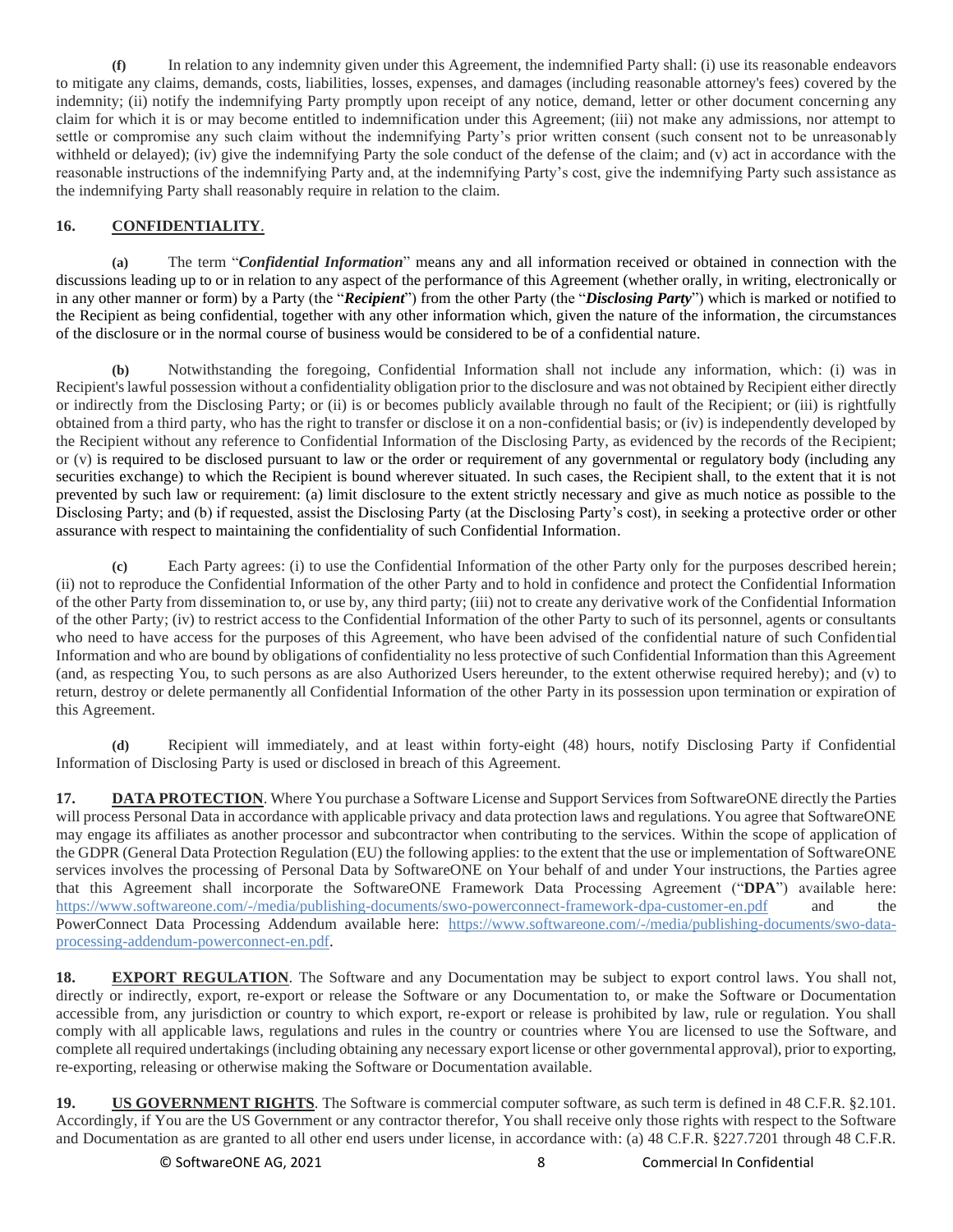§227.7204, with respect to the Department of Defense, as well as contractors thereto; or (b) 48 C.F.R. §12.212, with respect to any other licensee(s) that reasonably constitute(s) a facet of the US Government thereunder, as well as contractors thereto.

### **20. MISCELLANEOUS**.

**(a) SoftwareONE Contracting Party and Local Provisions.** The SoftwareONE entity that will be Your SoftwareONE Contracting Party with respect to this Agreement and any Local Provisions arising as a result of the Governing Law are set out in the Country Specific Provisions.

**(b) Governing Law and Courts of Jurisdiction**. This Agreement is governed by and construed in accordance with the Governing Law, without giving effect to conflict or choice of law principles. Each Party submits to the exclusive jurisdiction of the Courts of Jurisdiction in respect of any dispute or proceedings which may arise out of or in connection with this Agreement. Application of the United Nations Convention on Contracts for the International Sales of Goods ("CISG") is expressly excluded. Notwithstanding the foregoing, the Parties agree that SoftwareONE may enforce its rights (both at law and in equity) under this Agreement, to enforce its Intellectual Property Rights and all claims in connection therewith in any court with jurisdiction worldwide. Each Party agrees that a final judgment in any action, litigation or proceeding is conclusive and may be enforced in other jurisdictions by suit on the judgment or in any other manner provided by law.

**(c) Force Majeure**. Neither Party shall be liable for any delay or failure to perform its obligations under this Agreement (other than payment obligations) to the extent that such delay or failure is a result of a Force Majeure Event. Each Party shall promptly notify the other Party of a Force Majeure Event or potential Force Majeure Event which could affect its ability to perform its obligations under this Agreement. Each Party shall use reasonable endeavors to mitigate the effects of the Force Majeure Event on the performance of its obligations.

**(d) Notices**. All notices, requests, consents, claims, demands, waivers and other communications to SoftwareONE hereunder shall be in writing to the following address: Suite B, Level 13, 500 Collins Street, Melbourne VIC 3000, Australia and shall be deemed to have been given: (a) when delivered by hand with written confirmation of receipt; or (b) when received by SoftwareONE, if sent by an internationally recognized courier with tracking confirmation. All notices, requests, consents, claims, demands, waivers and other communications to You shall be provided to the email address and/or physical address that SoftwareONE has on file for You, whether received from You or otherwise, and shall be deemed to have been given immediately upon issuance thereof by SoftwareONE.

**(e) Entire Agreement**. This Agreement, constitutes the sole and entire agreement between You and SoftwareONE with respect to the subject matter contained herein, and supersedes all prior and contemporaneous understandings, agreements, representations and warranties, both written and oral, with respect to such subject matter.

**(f) Assignment and Subcontractors**. You shall not assign or otherwise transfer any of Your rights, or delegate or otherwise transfer any of Your obligations or performance, under this Agreement, whether voluntarily, involuntarily, by operation of law or otherwise, without SoftwareONE's prior written consent, which consent SoftwareONE may grant or withhold in its sole discretion. For purposes of the preceding sentence, and without limiting its generality, any merger, consolidation or reorganization involving You (without regard to whether You are a surviving or disappearing entity) will be deemed to be a transfer of rights, obligations or performance under this Agreement for which SoftwareONE's prior written consent is required. No delegation or other transfer will relieve You of any of Your obligations or performance under this Agreement. SoftwareONE may assign this Agreement or use subcontractors in the provision of the Software or any other services under this Agreement at any time, in whole or in part by providing notice to You. Any purported assignment, delegation or transfer by You in violation of this Section 20(f) is void. This Agreement is binding upon and inures to the benefit of the parties hereto and their respective permitted successors and assigns.

**(g) No Third-Party Beneficiaries**. This Agreement is for the sole benefit of the Parties hereto and their respective permitted successors and assigns and nothing herein, express or implied, is intended to or shall confer on any third party any legal or equitable right, benefit or remedy of any nature whatsoever under or by reason of this Agreement.

**(h) Waiver**. No waiver by any Party of any of the provisions hereof shall be effective unless explicitly set forth in writing and signed by the Party so waiving. Except as otherwise set forth in this Agreement, no failure to exercise, or delay in exercising, any right, remedy, power or privilege arising from this Agreement shall operate or be construed as a waiver thereof; nor shall any single or partial exercise of any right, remedy, power or privilege hereunder preclude any other or further exercise thereof or the exercise of any other right, remedy, power or privilege hereunder or otherwise.

**(i) Severability**. If any term or provision of this Agreement is invalid, illegal or unenforceable in any jurisdiction, such invalidity, illegality or unenforceability shall not affect any other term or provision of this Agreement or invalidate or render unenforceable such term or provision in any other jurisdiction.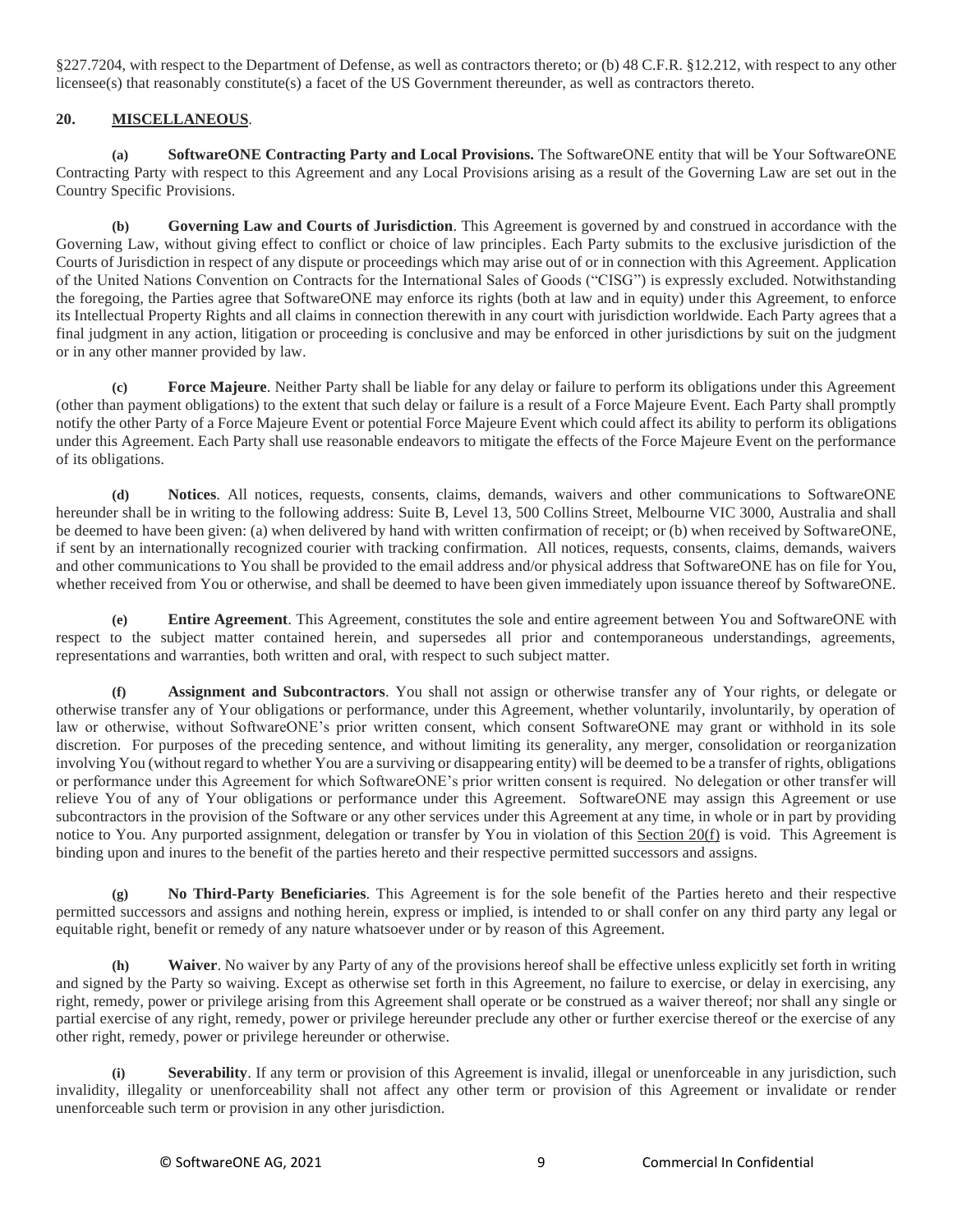**(j) Equitable Relief**. Both Parties acknowledge and agree a breach of this Agreement would cause the other Party irreparable harm for which money damages alone may not be an adequate remedy. In addition to damages and any other remedies to which one Party may be entitled, both Parties acknowledge and agree that each Party may seek injunctive relief, for specific performance or other appropriate order to prevent the actual, threatened or continued breach of this Agreement.

**(k) Interpretation**. For purposes of this Agreement, (a) the words "include", "includes" and "including" shall be deemed to be followed by the words "without limitation"; (b) the word "or" is not exclusive; and (c) the words "herein", "hereof", "hereby", "hereto" and "hereunder" refer to this Agreement as a whole. Unless the context otherwise requires, references herein: (a) to Sections refer to the Sections of this Agreement; (b) to an agreement, instrument or other document means such agreement, instrument or other document as amended, supplemented and modified from time to time to the extent permitted by the provisions thereof and (c) to a statute means such statute as amended from time to time and includes any successor legislation thereto and any regulations promulgated thereunder. This Agreement shall be construed without regard to any presumption or rule requiring construction or interpretation against the party drafting an instrument or causing any instrument to be drafted.

**(l) Headings**. The headings in this Agreement are for reference only and do not affect its interpretation.

**(m) Conflicting Terms**. The terms and conditions set forth in this Agreement and in the Documentation (to the extent applicable) shall govern the terms and conditions of Your access and use to the Licensed Software, and shall expressly supersede and negate any contrary, additional or differing terms that may be set forth in any purchase order, request for proposal, or any other document. The Parties agree that any such contrary, additional or differing terms presented by You that are not expressly included in this Agreement or the Documentation are automatically null and void.

**21. DEFINITIONS**. In this Agreement, unless otherwise defined in the Agreement or the context requires otherwise the following terms shall have the following meaning:

"*Authorized Users*" means the final user who: (a) is a physical person; (b) is an officer, employee, agent, sub-contractor, consultant or representative of You; and (c) has been authorized to use the Software by You pursuant to the license granted under this Agreement.

"*Competing Product*" has the meaning set forth in Section 4(f).

"*Confidential Information*" has the meaning set forth in Section 16(a).

"*Country Specific Provisions*" means the provisions which set forth the Governing Law, the Courts of Jurisdiction, the SoftwareONE Contracting Party and/or any Local Provisions with respect to the Agreement which are available here: [https://www.softwareone.com/-/media/publishing-documents/swo-powerconnect-eula-country-specific-provisions.pdf.](https://www.softwareone.com/-/media/publishing-documents/swo-powerconnect-eula-country-specific-provisions.pdf)

"*Courts of Jurisdiction*" means, for the applicable SoftwareONE Contracting Party, the courts set out in the Country Specific Provisions.

"*Disclosing Party*" has the meaning set forth in Section 16(a).

"*Documentation*" means any user manuals, technical manuals and any other materials provided by SoftwareONE, in printed, electronic or other form, that describe the installation, operation, use or technical specifications of the Software. For the avoidance of any doubt, the Documentation may be updated or amended by SoftwareONE from time to time in its sole discretion, and such updated Documentation shall supersede and replace the then-existing Documentation in its entirety, immediately upon issuance of the updated Documentation by SoftwareONE.

"*Effective Date*" means the date on which this Agreement enters into effect.

"*Force Majeure Event*" means: (i) acts of God, flood, fire, wind, storm, drought, earthquake or other natural disaster; (ii) epidemic or pandemic; (iii) terrorist attack, civil war, civil commotion or riots, war, threat of or preparation for war, armed conflict, imposition of sanctions, embargo, or breaking off of diplomatic relations; (iv) nuclear, chemical or biological contamination or sonic boom; (v) any law or any action taken by a government or public authority, including without limitation imposing an export or import restriction, quota or prohibition, or failing to grant a necessary license or consent; (vi) collapse of buildings, breakdown of plant or machinery, fire, explosion or accident; (vii) any labor or trade dispute, materials or transport, strikes, industrial action or lockouts; (viii) interruption or failure of utility service; or (ix) for any other cause, whether similar or dissimilar to those enumerated, that is beyond the reasonable control and without the fault or negligence of the party whose performance is affected.

"*Governing Law*" means, for the applicable SoftwareONE Contracting Party, the laws set out in the Country Specific Provisions.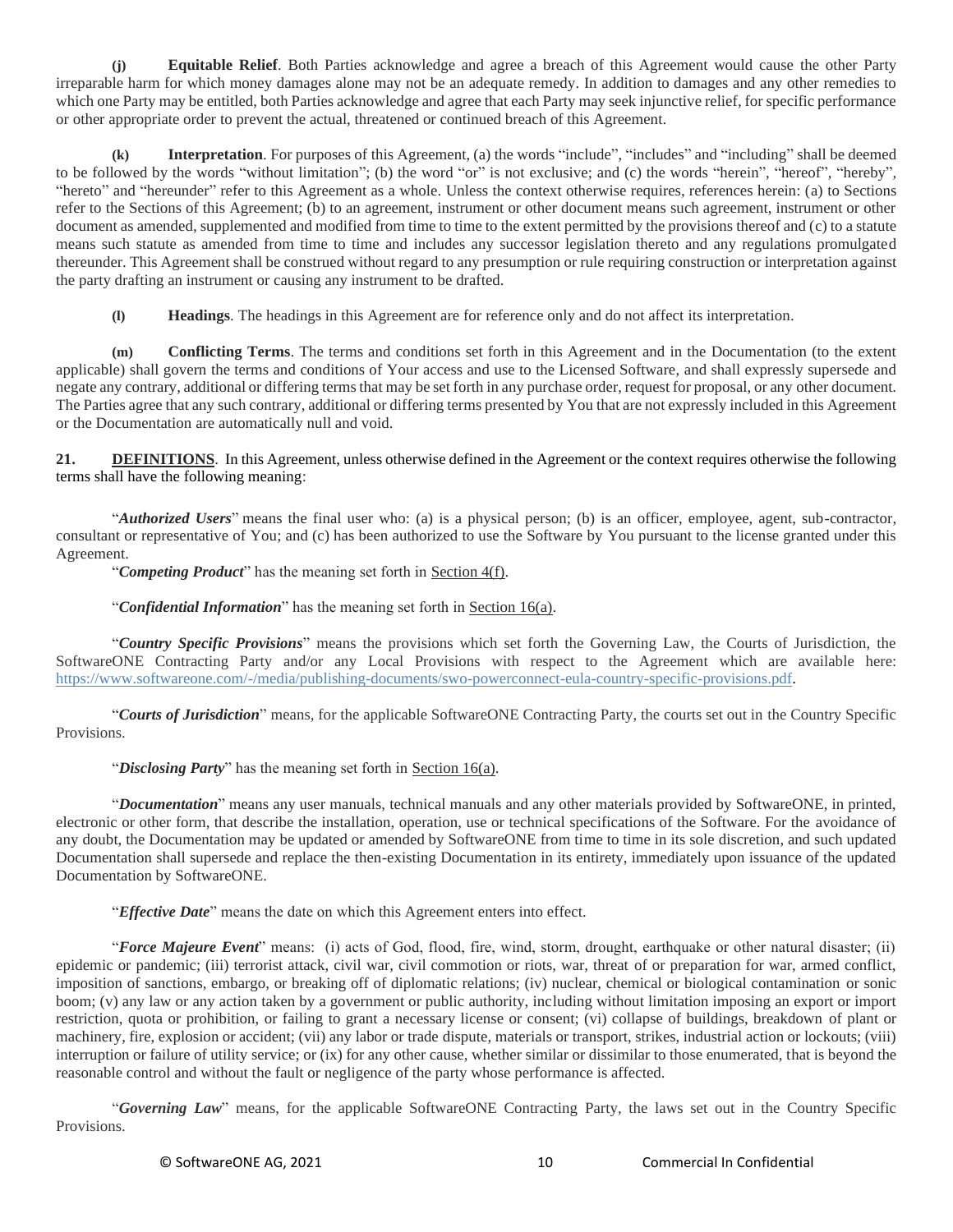"*Intellectual Property Rights*" means patents, rights to inventions, copyrights, software, trademarks, trade names, service marks, logos, trade secrets, Confidential Information, compilations, diagrams, layouts, mask works, know-how, database rights, designs, methods, processes, formulas, rights to use and other proprietary rights and privileges, whether registered or unregistered, together with all improvements, modifications, enhancements, and derivative works to all of the foregoing, and all similar or equivalent rights or forms of protection which subsist or will subsist now or in the future in any part of the world together with all applications for registration of any such rights and the right to apply for registration, and all renewals, revisions and extensions of such registrations.

"*Items*" has the meaning set forth in Section 3.

"*Licensee Data*" has the meaning set forth in Section 9(b). As used in this Agreement, Licensee Data may include SAP Data.

"*License Fees*" means the fees payable by You for the Software License(s) as set out in the Order Form.

"*Local Provisions*" means any local provisions (e.g. provisions required to address local laws and local regulations) with respect to the Governing Law as set out in the Country Specific Provisions.

"*Object Code*" means the fully-compiled version of the Software that can be executed by a computer and used by a user without further compilation.

"*Order Form*" means the document or form provided by SoftwareONE to You when purchasing a license in the Software and/or Support Services directly from SoftwareONE.

"*Perpetual License*" has the meaning set forth in Section 1.

"*Personal Data*" has the same meaning as "personal data" under the General Data Protection Regulation (EU) 2016/679 of the European Parliament and of the Council of April 27, 2016 on the protection of natural persons with regard to the processing of personal data and on the free movement of such data.

"*Recipient*" has the meaning set forth in Section 16(a).

"*Reseller*" has the meaning set forth in the first paragraph of this Agreement.

"*SAP Data*" has the meaning set forth in Section 9(b).

"*SAP Product*" means the specific SAP® software that You will utilize in conjunction with the Software. Each SAP Product utilized by You is further defined by its unique installation number and SAP product set as set forth by SAP in the Platform Availability Matrix (PAM[\) http://service.sap.com/PAM.](http://service.sap.com/PAM)

"*Software*" means the PowerConnect software that facilitates queries and visualizations that are available in or via Splunk® to be applied to data generated by Your SAP® Product. The term Software will include Object Code and Source Code, unless specified otherwise within the Agreement.

"*SoftwareONE Contracting Party*" means the SoftwareONE entity identified in the Country Specific Provisions.

"*Software Evaluation License*" has the meaning set forth in Section 1.

*Software Evaluation Period*" has the meaning set forth in Section 1.

"*Software License*" means the specific right and license to the use of the Software provided to You.

"*Source Code*" means computer programming code other than in Object Code form. Source Code includes code that may be displayed in a form readable and understandable by a programmer of ordinary skill, as well as any enhancements, corrections and documentation related thereto, and all related source code level system documentation, comments, procedural code, and explanatory materials.

"*Support Fees*" means the fees payable by You for the Support Services provided by SoftwareONE in connection with the Software as set out in the Order Form.

"*Support Services*" means the maintenance and support services set out in Appendix 1.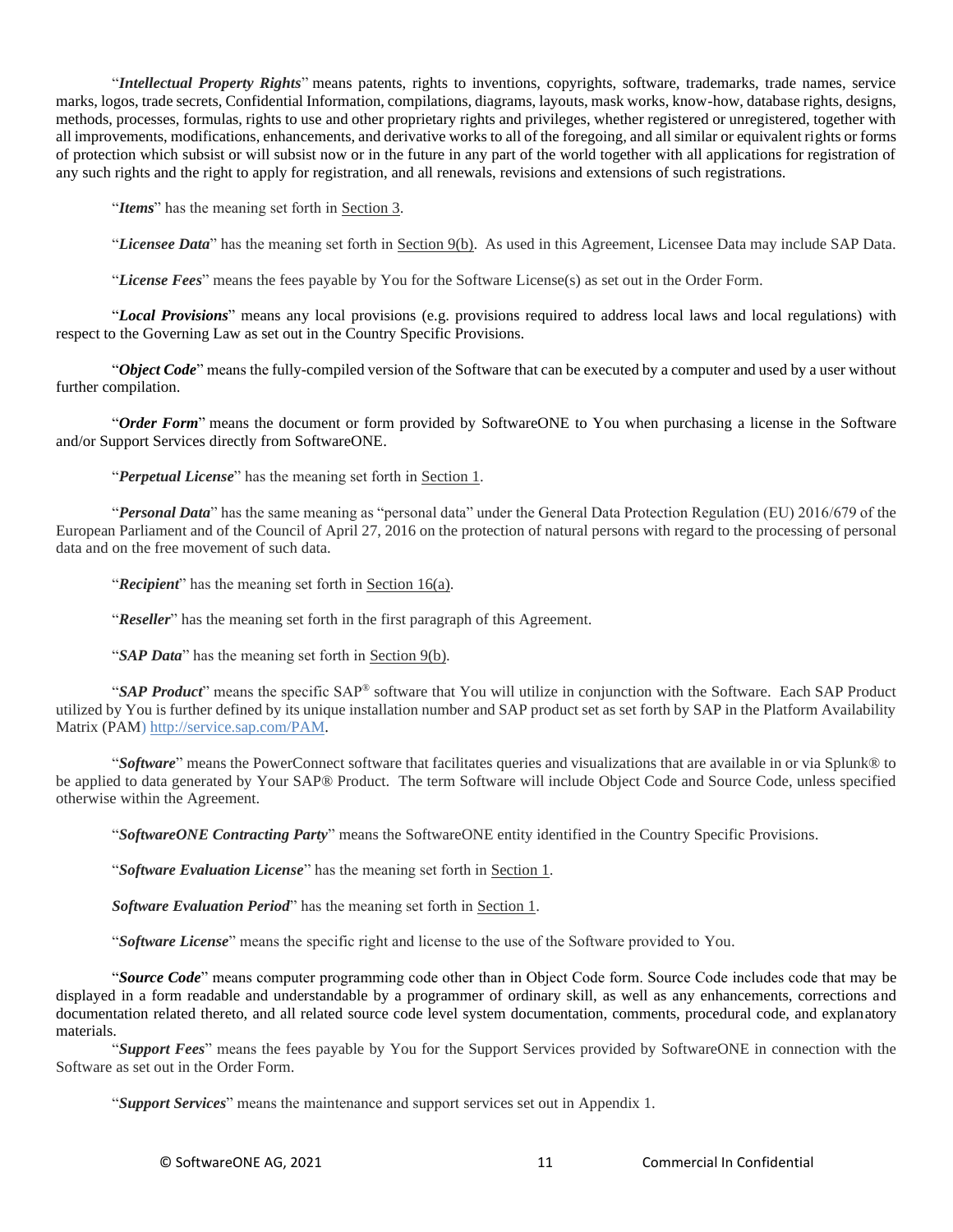*"Taxes*" means any tax, however denominated, charge, tariff, contribution, duty, levy, assessment, government charge or fee of any kind charged, imposed or levied, directly or through withholding, by any competent authority (including withholding tax, customs charges and duties, sales tax, goods and services tax and value added tax).

"*Term*" means the period of time during which this Agreement is in effect.

"*Term License*" has the meaning set forth in Section 1.

"*Update*" has the meaning set forth in Section 8(a).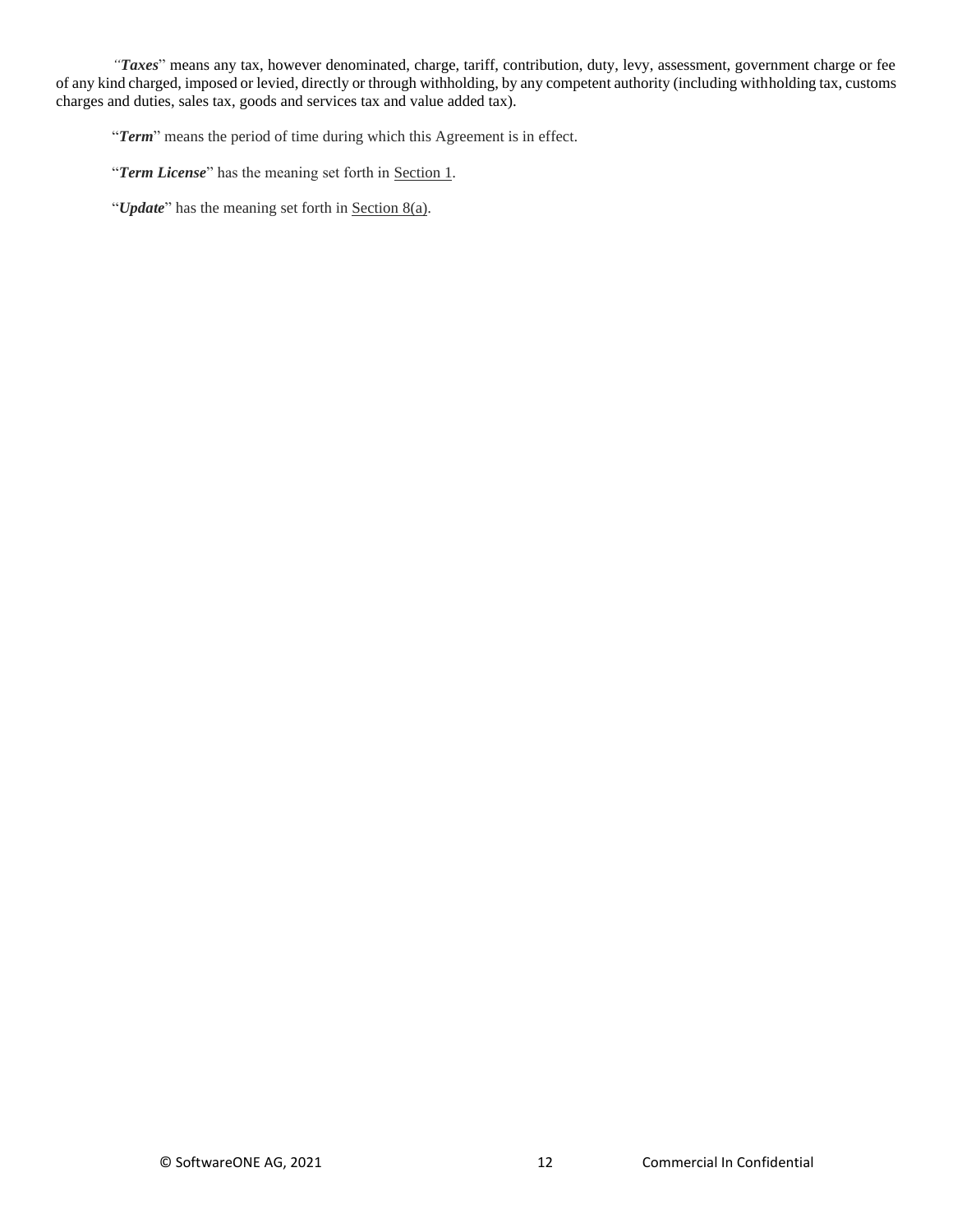#### **APPENDIX 1 SUPPORT SERVICES**

| <b>Support Services</b>                              | <b>Description</b>                                                                                                                                                                                                                                                                                                                                                                                                      |                                |
|------------------------------------------------------|-------------------------------------------------------------------------------------------------------------------------------------------------------------------------------------------------------------------------------------------------------------------------------------------------------------------------------------------------------------------------------------------------------------------------|--------------------------------|
| <b>General</b>                                       | SoftwareONE shall use its reasonable endeavors to provide the Support Services in accordance<br>$\bullet$<br>with the Service Levels set out in this Appendix.                                                                                                                                                                                                                                                          |                                |
|                                                      | You and Your Authorized Users shall refer Incidents to SoftwareONE using the contact methods<br>$\bullet$<br>set out below.                                                                                                                                                                                                                                                                                             |                                |
| <b>Support Tickets</b>                               | Unlimited                                                                                                                                                                                                                                                                                                                                                                                                               |                                |
| <b>Contact</b>                                       | Email: support@powerconnect.io                                                                                                                                                                                                                                                                                                                                                                                          |                                |
| <b>Severity Levels</b>                               | Incidents will be handled based on the following Severity Levels. When submitting an Incident to<br>SoftwareONE, You agree to select the most appropriate Severity Level for initial Response by logging<br>the Incident online, in accordance with the Severity Level guidelines set out below. SoftwareONE will<br>assess logged Incidents and may re-prioritize an Incident's Severity Level at its sole discretion. |                                |
| Severity Level 1                                     | means an Incident wherein major functionality of the Software is not functioning, accessible or operable<br>by You and there is no workaround - for example, the Software operates slowly, there is access<br>congestion or content errors.                                                                                                                                                                             |                                |
| Severity level 2                                     | means an Incident wherein major functionality is severely degraded to the point where You are unable<br>to use the Software efficiently.                                                                                                                                                                                                                                                                                |                                |
| Severity Level 3                                     | means an Incident wherein the Software is functioning, but that some non-essential component of the<br>Software is not functioning or where functionality thereof is degraded.                                                                                                                                                                                                                                          |                                |
| Severity Level 4                                     | means any Incident that is not classified as Severity Level 1, Severity Level 2 or Severity Level 3<br>including enhancement requests.                                                                                                                                                                                                                                                                                  |                                |
| <b>Service Levels</b>                                | <b>Standard</b>                                                                                                                                                                                                                                                                                                                                                                                                         | Premium                        |
| <b>Severity Level 1</b><br>Service Desk Availability | 24/7 x 365                                                                                                                                                                                                                                                                                                                                                                                                              | 24/7 x 365                     |
|                                                      | $\leq$ 2 hours                                                                                                                                                                                                                                                                                                                                                                                                          | $\leq$ 30 minutes              |
| <b>Response Times</b>                                |                                                                                                                                                                                                                                                                                                                                                                                                                         |                                |
| <b>Incident Update Times</b>                         | Daily                                                                                                                                                                                                                                                                                                                                                                                                                   | 1 hour                         |
| <b>Target Resolution Times</b>                       | $\leq$ 1 Business Week                                                                                                                                                                                                                                                                                                                                                                                                  | $\leq$ 24 hours                |
| <b>Severity Level 2</b>                              |                                                                                                                                                                                                                                                                                                                                                                                                                         |                                |
| Service Desk Availability                            | 8.00am to 5:00pm Business Days                                                                                                                                                                                                                                                                                                                                                                                          | 24/7 x 365                     |
| <b>Response Times</b>                                | $\leq$ 1 Business Day                                                                                                                                                                                                                                                                                                                                                                                                   | $\leq 1$ hour                  |
| <b>Incident Update Times</b>                         | Weekly                                                                                                                                                                                                                                                                                                                                                                                                                  | 4 hours                        |
| <b>Target Resolution Times</b>                       | $\leq$ 1 Business Week                                                                                                                                                                                                                                                                                                                                                                                                  | $\leq$ 1 Business Week         |
| <b>Severity Level 3</b>                              |                                                                                                                                                                                                                                                                                                                                                                                                                         |                                |
| Service Desk Availability                            | 8.00am to 5:00pm Business Days                                                                                                                                                                                                                                                                                                                                                                                          | 8.00am to 5:00pm Business Days |
| <b>Response Times</b>                                | $\leq$ 2 Business Days                                                                                                                                                                                                                                                                                                                                                                                                  | $\leq$ 4 hours                 |
| <b>Incident Update Times</b>                         | None                                                                                                                                                                                                                                                                                                                                                                                                                    | 1 Business Day                 |
| <b>Target Resolution Times</b>                       | <b>Next Release</b>                                                                                                                                                                                                                                                                                                                                                                                                     | Next Release                   |
| <b>Severity Level 4</b>                              |                                                                                                                                                                                                                                                                                                                                                                                                                         |                                |
| Service Desk Availability                            | 8.00am to 5:00pm Business Days                                                                                                                                                                                                                                                                                                                                                                                          | 8.00am to 5:00pm Business Days |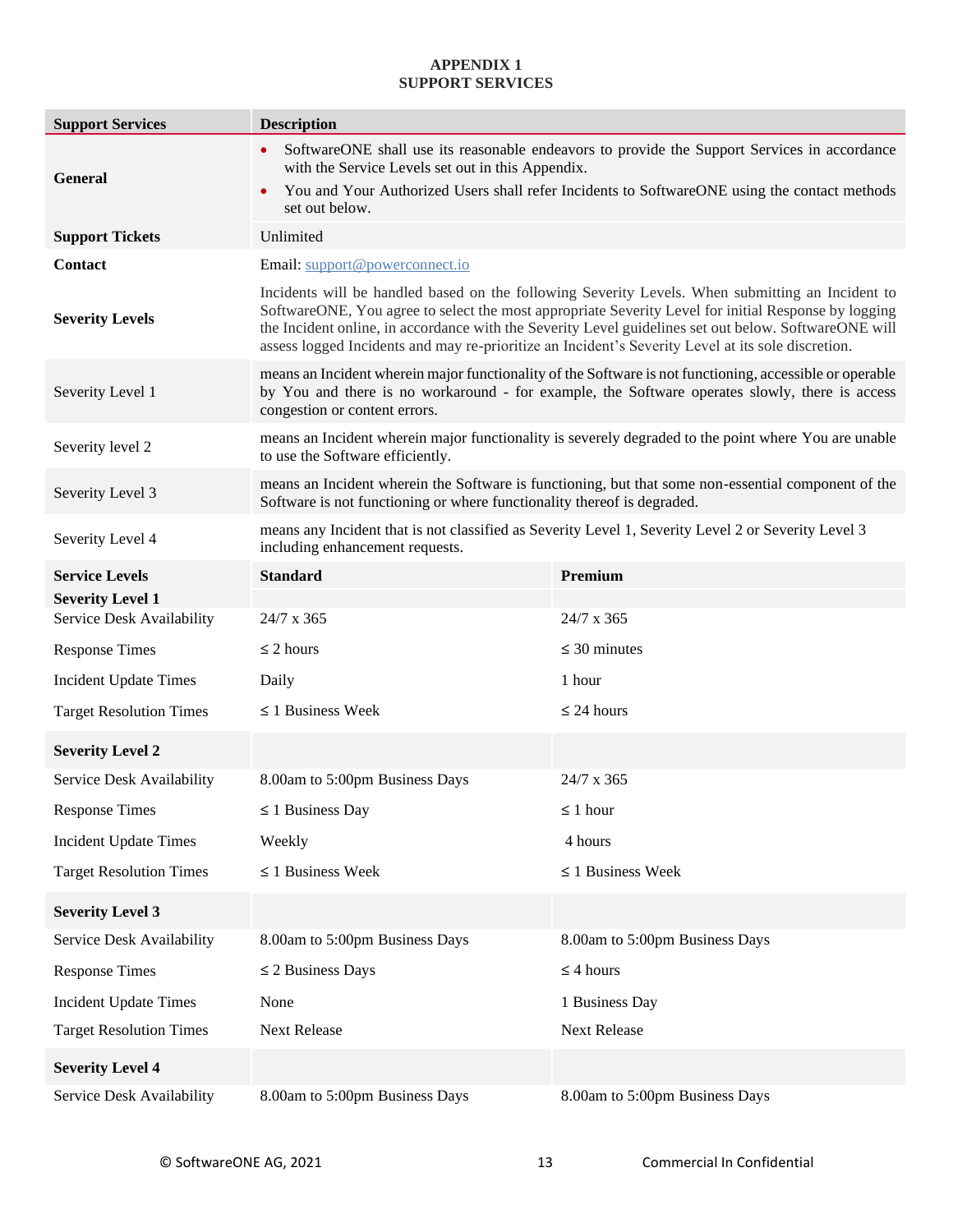| <b>Response Times</b>          | $\leq$ 2 Business Days                                                                                                                                                                                                                                                                                                                                                                                                                                                                                                                                                                                                                                                                                                                                                                                                                                                                                       | $\leq$ 1 Business Days                                                                                                                                                                                                                                                                                                                                                                                                                                                                                                                                                                                                                                                                                                                                                                                                                                                                                                                                                                                                                                                                                                                                                                                                                                                                                                                                                                                                                                                                                                                                                                                                                                                                                                                                                                                                                                                                                                                                                                                                                                                                                                                                             |
|--------------------------------|--------------------------------------------------------------------------------------------------------------------------------------------------------------------------------------------------------------------------------------------------------------------------------------------------------------------------------------------------------------------------------------------------------------------------------------------------------------------------------------------------------------------------------------------------------------------------------------------------------------------------------------------------------------------------------------------------------------------------------------------------------------------------------------------------------------------------------------------------------------------------------------------------------------|--------------------------------------------------------------------------------------------------------------------------------------------------------------------------------------------------------------------------------------------------------------------------------------------------------------------------------------------------------------------------------------------------------------------------------------------------------------------------------------------------------------------------------------------------------------------------------------------------------------------------------------------------------------------------------------------------------------------------------------------------------------------------------------------------------------------------------------------------------------------------------------------------------------------------------------------------------------------------------------------------------------------------------------------------------------------------------------------------------------------------------------------------------------------------------------------------------------------------------------------------------------------------------------------------------------------------------------------------------------------------------------------------------------------------------------------------------------------------------------------------------------------------------------------------------------------------------------------------------------------------------------------------------------------------------------------------------------------------------------------------------------------------------------------------------------------------------------------------------------------------------------------------------------------------------------------------------------------------------------------------------------------------------------------------------------------------------------------------------------------------------------------------------------------|
| <b>Incident Update Times</b>   | None                                                                                                                                                                                                                                                                                                                                                                                                                                                                                                                                                                                                                                                                                                                                                                                                                                                                                                         | Weekly                                                                                                                                                                                                                                                                                                                                                                                                                                                                                                                                                                                                                                                                                                                                                                                                                                                                                                                                                                                                                                                                                                                                                                                                                                                                                                                                                                                                                                                                                                                                                                                                                                                                                                                                                                                                                                                                                                                                                                                                                                                                                                                                                             |
| <b>Target Resolution Times</b> | None                                                                                                                                                                                                                                                                                                                                                                                                                                                                                                                                                                                                                                                                                                                                                                                                                                                                                                         | None                                                                                                                                                                                                                                                                                                                                                                                                                                                                                                                                                                                                                                                                                                                                                                                                                                                                                                                                                                                                                                                                                                                                                                                                                                                                                                                                                                                                                                                                                                                                                                                                                                                                                                                                                                                                                                                                                                                                                                                                                                                                                                                                                               |
| <b>Exclusions</b>              | Support Services, including all or any Updates:<br>if You fail to pay the License Fees or Support Fees when due;<br>https://www.powerconnect.io/end-of-support/;<br>$\bullet$<br>Incident;<br>if You or any Authorized User is in material breach of any term of this Agreement;<br>$\bullet$<br>$\bullet$<br>completed by SoftwareONE;<br>access to the Software by You or an Authorized User;<br>٠<br>specified in the Documentation;<br>where installation, operation, access or use is beyond the licensed use;<br>$\bullet$<br>$\bullet$<br>$\bullet$<br>party's system or network or any Incident arising as a result thereof;<br>$\bullet$<br>settings thereof are hindering or otherwise affecting functionality of the Software;<br>abnormal physical or electrical stress or a Force Majeure Event);<br>provision of training to You on the use of the Software.<br>agreement between the Parties. | Support Services shall not cover and SoftwareONE shall have no liability nor any obligation to provide<br>for any but the most current or, immediately preceding version or release of the Software. Any<br>immediately preceding version or release of the Software shall continue to be supported for the<br>period published on SoftwareONE's end of support website found at the following link:<br>for any version of the Software for which previously-issued Updates have not been installed or<br>implemented promptly, and where such Updates have provided a reasonable resolution for the<br>for any Software that has been the subject of custom modifications, alteration or repair not<br>for any Incident arising as a result any acts, omissions, negligence, abuse, damage, misapplication<br>or misuse of the Software by You, any Authorized User or any third party who has been granted<br>for any Incident arising as a result of any operation or use of, or other activity relating to, the<br>Software other than as specified in the Documentation, including any incorporation in the Software<br>of, or combination, operation or use of the Software in or with, any technology (including any third<br>party products or services, software, hardware, firmware, system or network) or service not<br>for any increases in costs or decreases in efficiency that You may experience with any SAP<br>Products or any other third party products or services utilized by Your or an Authorized User;<br>for the operation (or failure in operation) of, or access (or failure of access) to Your or a third<br>where SoftwareONE makes a reasonable determination that Your operating environment or unique<br>any other circumstances or causes outside of the reasonable control of SoftwareONE (including<br>All work required to resolve any Incidents or to provide any services which are out-of-scope of the<br>Support Services, if agreed by SoftwareONE that it will deliver such work, shall be charged to You on<br>a times and materials basis at SoftwareONE's rates in force at the time and delivered under a separate |
| <b>Definitions</b>             |                                                                                                                                                                                                                                                                                                                                                                                                                                                                                                                                                                                                                                                                                                                                                                                                                                                                                                              |                                                                                                                                                                                                                                                                                                                                                                                                                                                                                                                                                                                                                                                                                                                                                                                                                                                                                                                                                                                                                                                                                                                                                                                                                                                                                                                                                                                                                                                                                                                                                                                                                                                                                                                                                                                                                                                                                                                                                                                                                                                                                                                                                                    |
| Incident                       | cause, an interruption to, or a reduction in the quality of the Software.                                                                                                                                                                                                                                                                                                                                                                                                                                                                                                                                                                                                                                                                                                                                                                                                                                    | means an event which is not part of the standard operation of the Software, as set out in the<br>specifications provided by SoftwareONE as part of the Documentation, and which causes, or may                                                                                                                                                                                                                                                                                                                                                                                                                                                                                                                                                                                                                                                                                                                                                                                                                                                                                                                                                                                                                                                                                                                                                                                                                                                                                                                                                                                                                                                                                                                                                                                                                                                                                                                                                                                                                                                                                                                                                                     |
| <b>Response Times</b>          | means the elapsed time between an Incident being raised with SoftwareONE and the initial response<br>by SoftwareONE to that Incident.                                                                                                                                                                                                                                                                                                                                                                                                                                                                                                                                                                                                                                                                                                                                                                        |                                                                                                                                                                                                                                                                                                                                                                                                                                                                                                                                                                                                                                                                                                                                                                                                                                                                                                                                                                                                                                                                                                                                                                                                                                                                                                                                                                                                                                                                                                                                                                                                                                                                                                                                                                                                                                                                                                                                                                                                                                                                                                                                                                    |
| <b>Resolution or Resolve</b>   | the Incident status has been set to resolved by SoftwareONE.                                                                                                                                                                                                                                                                                                                                                                                                                                                                                                                                                                                                                                                                                                                                                                                                                                                 | means the normal operation of the Software has been restored by a workaround or a permanent fix and                                                                                                                                                                                                                                                                                                                                                                                                                                                                                                                                                                                                                                                                                                                                                                                                                                                                                                                                                                                                                                                                                                                                                                                                                                                                                                                                                                                                                                                                                                                                                                                                                                                                                                                                                                                                                                                                                                                                                                                                                                                                |
| <b>Resolution Times</b>        | means the elapsed time between an Incident being reported to SoftwareONE and it being Resolved.                                                                                                                                                                                                                                                                                                                                                                                                                                                                                                                                                                                                                                                                                                                                                                                                              |                                                                                                                                                                                                                                                                                                                                                                                                                                                                                                                                                                                                                                                                                                                                                                                                                                                                                                                                                                                                                                                                                                                                                                                                                                                                                                                                                                                                                                                                                                                                                                                                                                                                                                                                                                                                                                                                                                                                                                                                                                                                                                                                                                    |
| Severity Level                 | in this Appendix.                                                                                                                                                                                                                                                                                                                                                                                                                                                                                                                                                                                                                                                                                                                                                                                                                                                                                            | means the severity level of an Incident which has been allocated in accordance with the criteria set out                                                                                                                                                                                                                                                                                                                                                                                                                                                                                                                                                                                                                                                                                                                                                                                                                                                                                                                                                                                                                                                                                                                                                                                                                                                                                                                                                                                                                                                                                                                                                                                                                                                                                                                                                                                                                                                                                                                                                                                                                                                           |